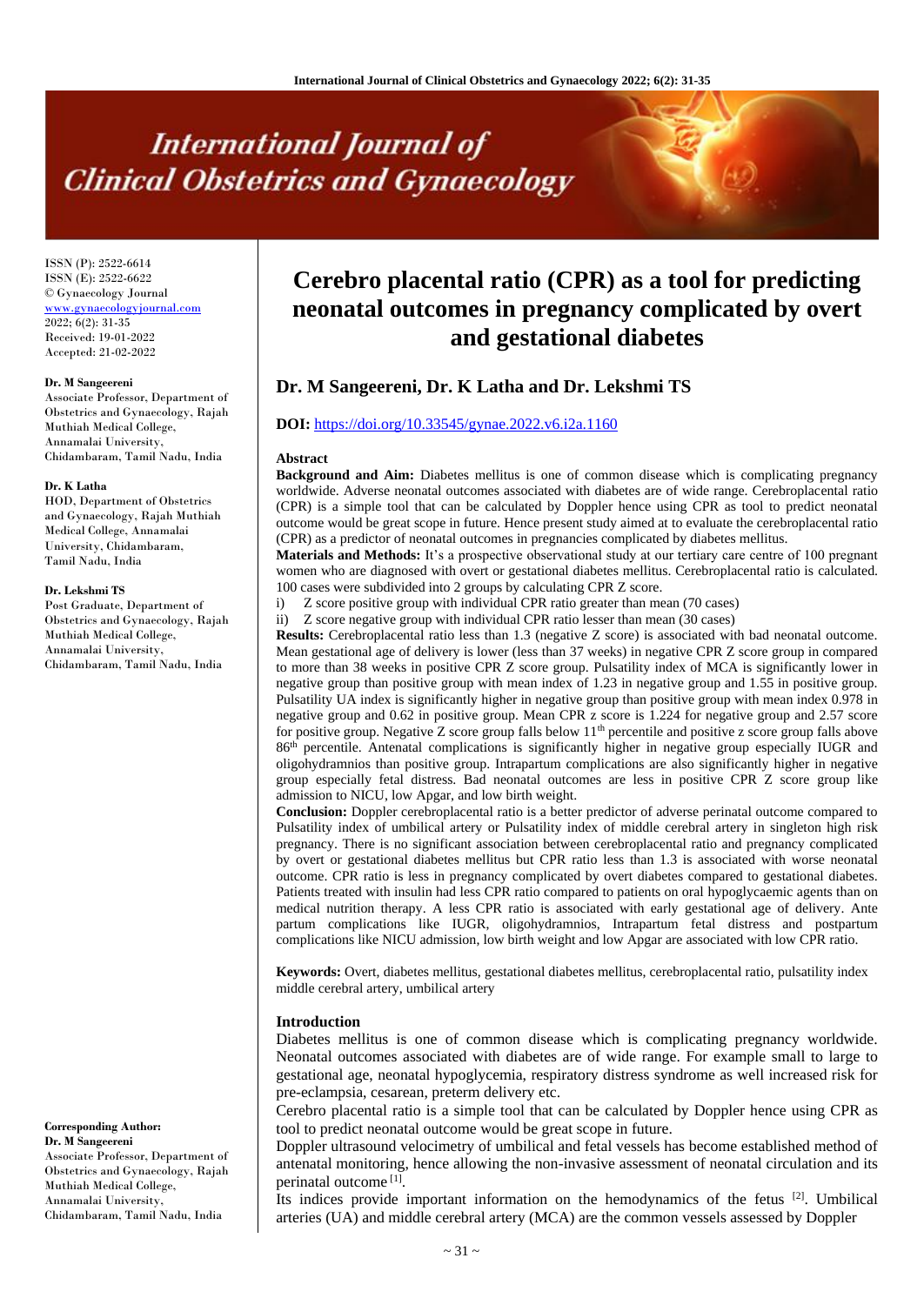ultrasound other than uterine vessels [3-5].

Several studies have reported higher sensitivities and specificities for PI index of middle cerebral artery/PI index of umbilical artery (MCA/UA)/ cerebroplacental ratio (CPR) Doppler ratio compared with umbilical artery velocimetry alone for the prediction of the fetal prognosis [6-9].

The CPR is emerging as an important predictor of adverse pregnancy outcome. Fetuses with an abnormal CPR that are appropriate for gestational age have a higher incidence of fetal distress in labor requiring emergency caesarean delivery, a lower cord pH, and an increased admission rate to the newborn intensive care unit when compared with fetuses with a normal  $CPR$ <sup>[10]</sup>.

Deterioration in placenta function during pregnancy results in compensatory hemodynamic changes in the fetus, with increased blood flow to the brain and other essential organs [24].

This redistribution of cardiac output is typically seen in small for gestational age fetuses, or any fetus that fails to reach its growth potential regardless of gestation [24].

Small for gestational age neonates, with birth weight below  $10<sup>th</sup>$ percentile, may be constitutionally small or growth restricted due to impaired placenta ion, fetal abnormalities or adverse environmental effects, such as congenital infection [26].

In fetal growth restriction (FGR) due to impaired placenta ion, both perinatal outcome and long term neurodevelopment was worse than in constitutionally small fetuses [26].

Hence after identification of SGA fetuses and exclusion of those with fetal abnormalities, prenatal diagnosis aims to detect the FGR group and, through close surveillance, to define the best time, place and mode of delivery [26].

An important modality for achieving this objective is by Doppler assessment of impedance to flow in the Umbilical artery, fetal middle cerebral artery and the ratio of their Pulsatility index (PI) in these vessels, defined as CPR<sup>[26]</sup>.

The main advantage of Doppler studies over other methods because it's a noninvasive, easily repeatable and is safe to the fetus.

Doppler ultrasound plays an important role in screening for defective placentation and decreased oxygenation and its complications in high risk pregnancies.

Pathophysiology of high risk pregnancies and its management can be understood better with the assessment of fetal circulation. Using Doppler, compromised fetus can be identified and timely delivery can be planned which is important in decreasing the mortality and morbidity of the fetus. Decision regarding risk of prolonging the pregnancy (stillbirth) and the risk of prematurity can be assessed using Doppler in high risk pregnancy.

Impaired placentation occurs mostly in a vascular disorder like hypertension, diabetes, IUGR, collagen vascular diseases like SLE and APLA. Fetal compromise can also occur with decreased fetal oxygenation due to CF maternal anaemia and rheumatic heart diseases. It starts with tertiary villi and ends with fetal cardiovascular manifestations.

#### **Aims**

The aim of the study is to evaluate the predictive value of cerebroplacental ratio (CPR) by Doppler and to correlate it with Neonatal outcomes in pregnancies complicated by diabetes mellitus.

# **Objectives**

The objective of my study would be to evaluate the

1. Variations in CPR in Pregnancies complicated by gestational diabetes mellitus and overt diabetes mellitus.

- 2. Changes in CPR in patients with GDM in different modes of treatment.
- 3. Significance of CPR in antepartum, Intrapartum and Neonatal period.

# **Materials and Methods**

The cases admitted in wards of department of Obstetrics and Gynecology who are diagnosed to have Overt and Gestational diabetes mellitus. 100 cases were taken from the period of November 2019 to October 2021.

#### **Inclusion Criteria**

- a) Patients diagnosed with gestational diabetes mellitus.
- b) Patients diagnosed to have overt diabetes mellitus

#### **Exclusion Criteria**

High risk pregnancies: including multiple gestations, cardiopulmonary disease, and pregnancy induces hypertension, previous caesarean, renal disease.

# **Precise description of methodology of the proposed research**

After approval from ethical committee study was conducted after obtaining informed consent from the patient during the period of November 2019 to October 2021. The cases admitted in wards of department of Obstetrics and Gynecology who were diagnosed to have Gestational diabetes mellitus was included in the study. A detailed history is taken and examination is done along with systemic examination and basic investigations.

USG obstetrics with fetal Doppler is done after 34 weeks to calculate cerebroplacental ratio.

Pulsatility index of Umbilical artery, Pulsatility index of middle cerebral artery are obtained by Doppler and cerebroplacental ratio is calculated. Patients are followed according to the protocol of the institution.

**Table 1:** Doppler changes and follow up

| PI of MCA | PI of UA  | <b>Follow</b> up |
|-----------|-----------|------------------|
| Normal    | Normal    | After 2 weeks    |
| Normal    | Increased | After a week     |
| Decreased | Increased | Twice a week     |

CPR ratio less than 1.5 was planned for termination of pregnancy. Patient were followed through antepartum, Intrapartum and postpartum period to know the outcomes of neonates.

# **Results**

# **Age distribution**

The age distribution in the present study was in the range of 19 to 40 years. There was no significant difference among the CPR Z score negative and positive group. The mean age was 26.3 for negative group and 26.6 for positive group.

A study done by Cl. Flatley *et al*. revealed the mean age group of women included in the study cohort was 28.5 years of age.

Another study done by M. Pe´Rez-Cruz *et al*. revealed that age distribution was 29.4 for the study group and 30.2 in the IUGR group, which was not statistically significant.

#### **Distribution of parity**

In the present study, 60% of them were multiparty, and 40% were null parity. There is almost equal distribution, among the primigravida and multigravida.

A study done by Flatley Cl, *et al*, 53.4% of women was nulliparous.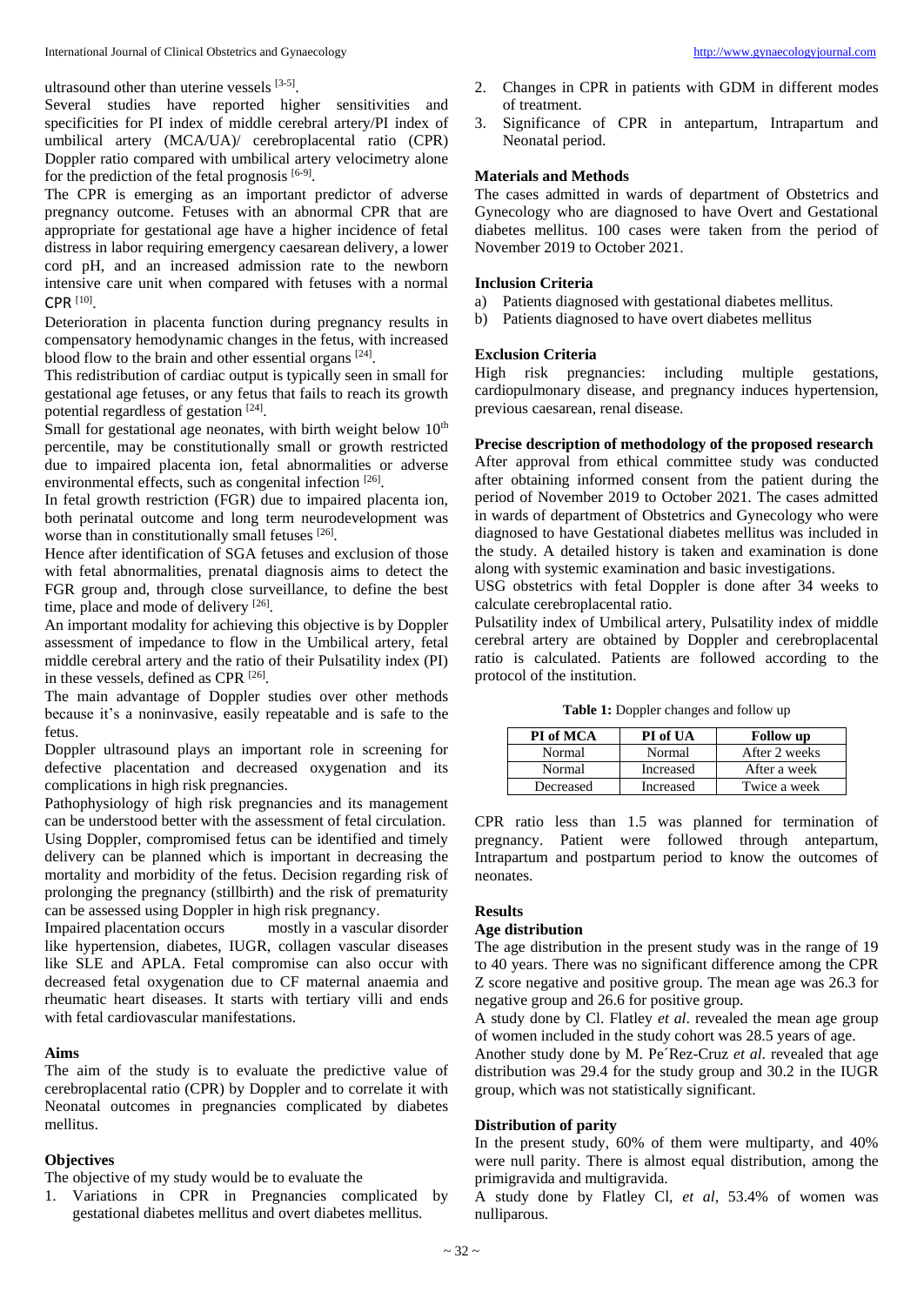Another study done my M. PE´REZ-CRUZ *et al*, 57% of women was nulliparous in control group, and 67% of women were nulliparous in high risk group. No significant difference between both groups.

# **Type of Diabetes mellitus**



**Fig 1:** Comparison of type of Diabetes

**Table 2:** Comparison of type of diabetes

| <b>Type of diabetes</b> | <b>CPR</b> - <b>Z</b> score |                 |
|-------------------------|-----------------------------|-----------------|
|                         | <b>Negative</b>             | <b>Positive</b> |
| <b>OVERT</b>            |                             |                 |
| GDM                     |                             |                 |
| Total                   |                             |                 |
| P value                 | $< 0.001$ Significant       |                 |

Out of 30 CPR Z score negative cases, 13 had overt and 17 cases had GDM treatment and out of 70 positive cases, 4 had overt and remaining 66 cases had GDM.

# **Type of treatment**

**Table 3:** Type of treatment

|                  | <b>CPR</b> - <b>Z</b> score |                 |
|------------------|-----------------------------|-----------------|
| <b>Treatment</b> | <b>Negative</b>             | <b>Positive</b> |
| MNT              |                             |                 |
| OHA              |                             |                 |
| Insulin          | 20                          |                 |
| Total            | 30                          |                 |
| P value          | $< 0.001$ Significant       |                 |



**Fig 2:** Comparison of Treatment

Out of 30 negative score cases, 20 cases had taken insulin, but in positive group only 11 cases had taken insulin out of 70 cases.

#### **Gestational Age**

Mean gestational age is significantly lower in CPR Z score negative cases when compared with positive cases. 36.94 mean weeks for negative group and 37.82 in positive group cases.

# **Pulsatility (MCA) index**

Pulsatility index of MCA is significantly lower in negative group than positive group. Mean score 1.23 in negative group and 1.55 in positive group.

#### **Pulsatility (UA) index**

Pulsatility index of UA is significantly higher in negative group than positive group. Mean score 0.978 in negative group and 0.62 in positive group.

# **CPR Z score**

Mean CPR z score is 1.224 for negative group and 2.57 score for positive group. There is highly statistically significant difference for both groups.

|                  | <b>CPR</b> - <b>Z</b> score |                 |
|------------------|-----------------------------|-----------------|
| <b>CPR</b> score | <b>Negative</b>             | <b>Positive</b> |
| $\leq$ 1.8       | 29                          |                 |
| >1.8             |                             | 69              |
| Total            | 30                          | 70              |
| Mean             | 1.224                       | 2.566           |
| SD               | 0.391                       | 0.444           |
| P value          | $< 0.001$ Significant       |                 |

|  | Table 4: Significance of CPR score |  |  |
|--|------------------------------------|--|--|
|--|------------------------------------|--|--|

# **CPR Percentile**

Negative  $Z$  score group falls below  $11<sup>th</sup>$  percentile and positive  $z$ score group falls above 86<sup>th</sup> percentile.

#### **Mode of delivery**

Out of 30 negative CPR z score cases, 21 cases delivered by LSCS but in positive group 33 cases delivered by LSCS out of 70 cases. There is no significant difference between both groups. P value 0.074 not significant.

#### **Maternal complications**

Maternal complications is significantly higher in negative group especially IUGR and oligohydramnios than positive group. 14 out of 30 had complications in negative group but in positive group only 11 complications out of 70 cases.



**Fig 3:** Maternal Complications - Antepartum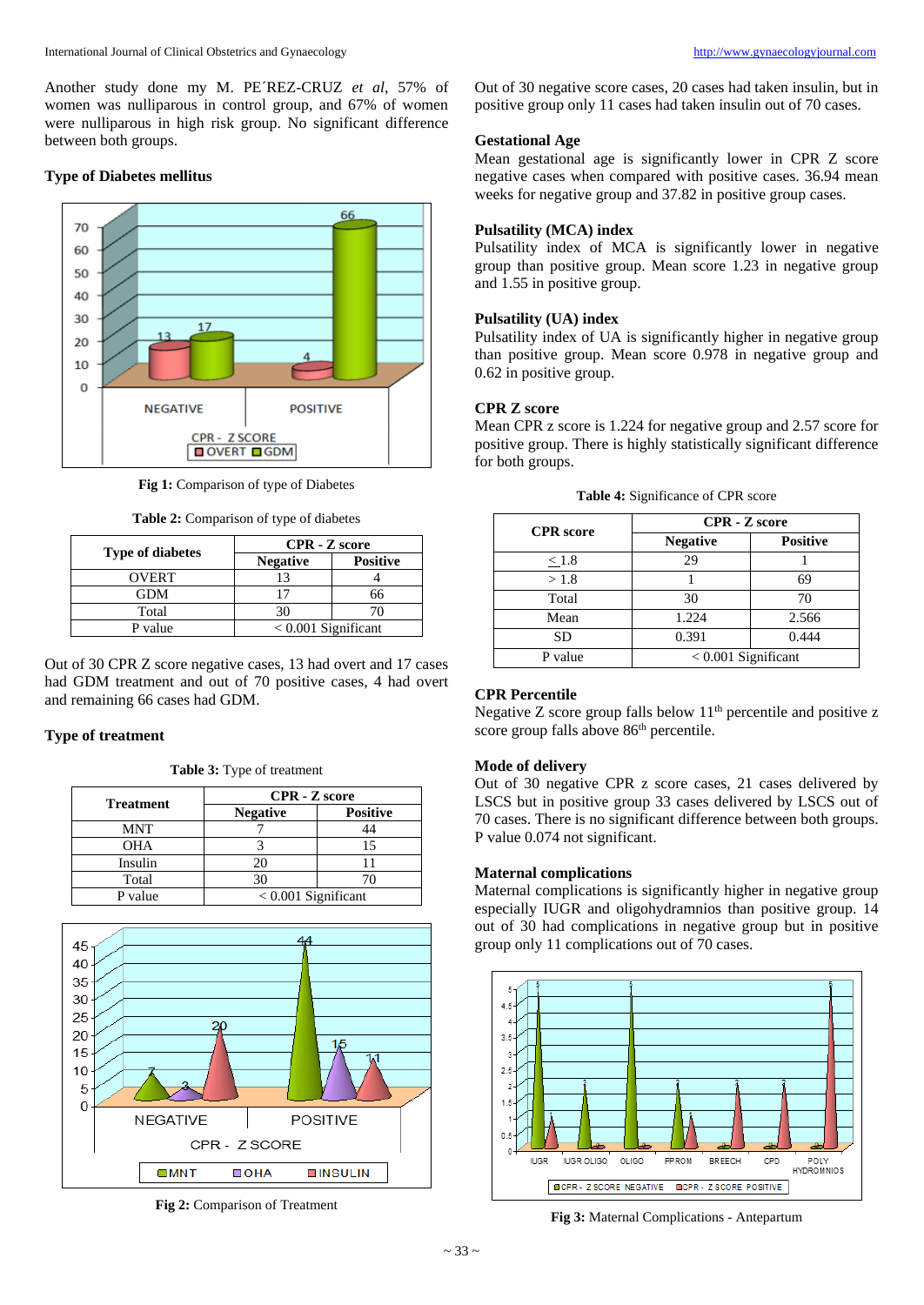#### **Intrapartum Complications**

|                         | <b>CPR</b> - <b>Z</b> score |                 |  |
|-------------------------|-----------------------------|-----------------|--|
| <b>Intrapartum</b>      | <b>Negative</b>             | <b>Positive</b> |  |
| Fetal distress          |                             |                 |  |
| Meconium                | 2                           |                 |  |
| CORD 2 around neck      |                             |                 |  |
| <b>CPD</b>              |                             |                 |  |
| <b>Failed induction</b> |                             |                 |  |
| Perineal tear           |                             | $\mathfrak{D}$  |  |
| Shoulder dystocia       |                             | $\mathfrak{D}$  |  |
| Nil                     | 14                          | 41              |  |
| Total                   | 30                          | 70              |  |
| P value                 | 0.031 Significant           |                 |  |

Intrapartum complications is significantly higher in negative group especially fetal distress than positive group. 16 complications out of 30 in negative group but in positive group only 29 complications out of 70 cases, p value 0.031 is significant.

No significant difference between both groups regarding postpartum complications.

# **Apgar 1 min score**

Out of 30 negative score cases, 21 had low Apgar score babies, but in positive group 28 cases had low Apgar out of 70 cases. This difference is significantly higher in negative group. P value is 0.011 significant.

# **Apgar 5 min score**

Out of 30 negative score cases, 12 had low Apgar score babies, but in positive group 13 cases had low Apgar out of 70 cases. This difference is significantly higher in negative group. P value 0.044 significant.

#### **NICU admission**

Out of 30 negative score cases, 21 babies need ICU admission, but in positive group only 21 babies need out of 70 cases. This difference is significantly higher in negative group. P value  $\lt$ 0.001 significant.

#### **Birth weight**

Out of 30 negative group, 10 babies had low birth weight <10% but in positive group only one baby have low birth weight.

# **Conclusion**

Doppler cerebroplacental ratio is a better predictor of adverse perinatal outcome compared to Pulsatility index of umbilical artery or Pulsatility index of middle cerebral artery in singleton high risk pregnancy. There is no significant association between cerebroplacental ratio and pregnancy complicated by overt or gestational diabetes mellitus but CPR ratio less than 1.3 is associated with worse neonatal outcome. CPR ratio is less in pregnancy complicated by overt diabetes compared to gestational diabetes. Patients treated with insulin had less CPR ratio compared to patients on oral hypoglycemic agents than on medical nutrition therapy. A less CPR ratio is associated with early gestational age of delivery. Ante partum complications like IUGR, oligohydramnios, Intrapartum fetal distress and postpartum complications like NICU admission, low birth weight, and low Apgar are more associated with low CPR ratio. Doppler ultrasound velocimetry of umbilical and fetal vessels has become established method of antenatal monitoring, hence

allowing the non-invasive assessment of neonatal circulation and its perinatal outcome.

In low risk cases, following up patients with Doppler, have less significance, compared to high risk cases.

In high risk cases, Doppler velocimetry should be done at 30 – 34 weeks, to detect FGR, since the morbidity and mortality associated with late onset FGR is high when, compared to early onset FGR.

Doppler velocimetry helps significantly in late onset FGR, for detection and follow up, and will also help in the decision of time of delivery, or to prolong the pregnancy.

Babies with abnormal CPR, will be followed up or monitored with daily AFI, and NST, but Doppler velocimetry becomes an important tool for decision of delivery after lung maturity.

#### **References**

- 1. Dubiel M, Breborowicz GH, Marsal K, Gudmundsson S. Fetal adrenal and middle cerebral artery in high risk pregnancy. Ultrasound Obstet Gynecol. 2000;16:414-418.
- 2. Kurjak A, Kupesic S, Zudenigo D. Doppler ultrasound in all three trimesters of pregnancy. Curr Opin Obstet Gynecol. 1994;6:472-8.
- 3. Arduini D, Rizzo G. Doppler studies of deteriorating growth retarded fetuses. Curr Opin Obstet Gynecol. 1993;5:195-2- 3.
- 4. Hernandez-Andrade ES, cheier M, Dzerega V, Carmo A, Nicolaides KH. Fetal middle cerebral artery peak systolic velocity in the investigation of non-imune hydrops. Ultrasound Obstet Gynecol. 2004;23:442-445.
- 5. Kassanos D, Siristatidis C, Vitoratos N, Salama Lekis E, Creatsas G. The clinical significance of Doppler findings in fetal middle cerebral artery during labor. J Obstet Gynecol Reprod Biol. 2004;23:442-445.
- 6. Sterne G, Shields LE, Dubinsky TJ. Abnormal fetal cerebral and umbilical Doppler measurements in fetuses with intrauterine growth restriction predicts the severity of perinatal morbidity. J Clin Ultrasound. 2001;29:146-51.
- 7. Arduini D, Rizzo G, Romanini C. Changes of pulsatility index from fetal vessels preceding the onset of late decelerations in growth retarded fetuses. Obstet Gynecol. 1992;79:605-10.
- 8. Arias F. Accuracy of the middle-cerebral-to-umbilicalartery resistance index ratio in the prediction of neonatal outcome in patients at high risk for fetal and neonatal complications. Am J Obstet Gynecol. 1994;171:1541-5.
- 9. Makhseed M, Jirous J, Ahmed MA, Viswanathan DL. Middle cerebral artery to umbilical artery resistance index ratio in the prediction of neonatal outcome. Int J Gynaecol Obstet. 2000;71:119-25.
- 10. Greggory R, DeVore, MD. The importance of the cerebroplacental ratio in the evaluation of fetal well-being in SGA and AGA fetuses American Journal of Obstetrics & Gynecology, 2015 Jul.
- 11. Arbeille P, Body G, Saliba E, *et al*. Fetal cerebral circulation assessment by Doppler ultrasound in normal and pathological pregnancies. Eur J Obstet Gynecol Reprod Biol. 1988;29:261-73.
- 12. Baschat AA, Gembruch U, Harman CR. The sequence of changes in Doppler and biophysical parameters as severe fetal growth restriction worsens. Ultrasound Obstet Gynecol. 2001;18:571-7.
- 13. Hecher K, Bilardo CM, Stigter RH, *et al*. Monitoring of fetuses with intrauterine growth restriction: a longitudinal study. Ultrasound Obstet Gynecol. 2001;18:564-70.